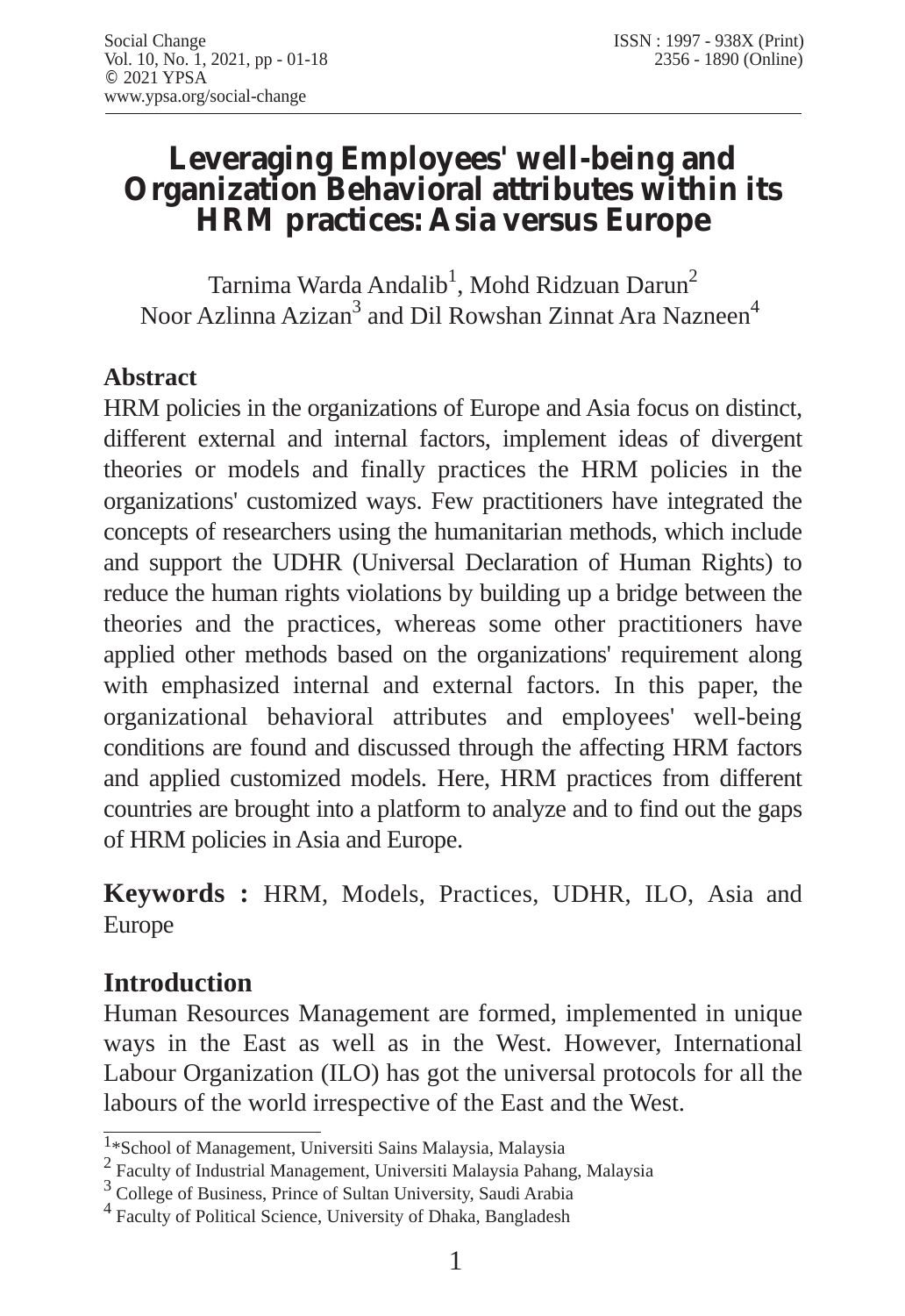"People are one of the most important factors providing flexibility and adaptability to organizations" (Khatri, 1999, p. 569). Therefore, people as in employees or labours are the core element of HRM system. The common themes of the typical definitions of HRM is:

"Human Resource Policies should be integrated with strategy business planning and used to reinforce an appropriate (or change an inappropriate) organizational culture, that human resources are valuable and a source of competitive advantage, that they may be tapped most effectively by mutually consistent policies that promote commitment and which, as a consequence, a foster a willingness in employees to act flexibly in the interests of the 'adaptive organizations' pursuit of excellence." (Legge, 1989, p 35)

According to Becher & Becher (1997), thorough employment process, detailed remuneration package, career developmental training and seminars are included in the HRM policies. HRM is applied in complex systems to increase success of people as well as to decrease errors of humans. HRM practices of an organization can implement the strategized policies since, prediction is highly possible (West and Berman, 2001). Therefore, HRM policy must include certain protocols irrespective from whichever part of the world it is from.

# **Methodology**

Content Analysis has been applied thoroughly. Literature review process followed tremendous scrutiny of several scholarly articles, newspapers, dissertation papers, books and etc., collected from Various Journals, Academic Databases like Proquest, DOAJ, Emerald and discrete libraries like EconLit, IBSS: International Bibliography of the Social Sciences, RePEC, Cabell's Directories, Scopus, Elsevier well known Journals etc. After the collection, all articles have categorized into two sections, which are: 1. Journals on International HRM Models, those were divided into two significant eras i. During cold war era and ii. Post-Cold War era and 2. Journals on HRM Practices of Western and Eastern part of the world, found with various HRM implications and prioritized factors.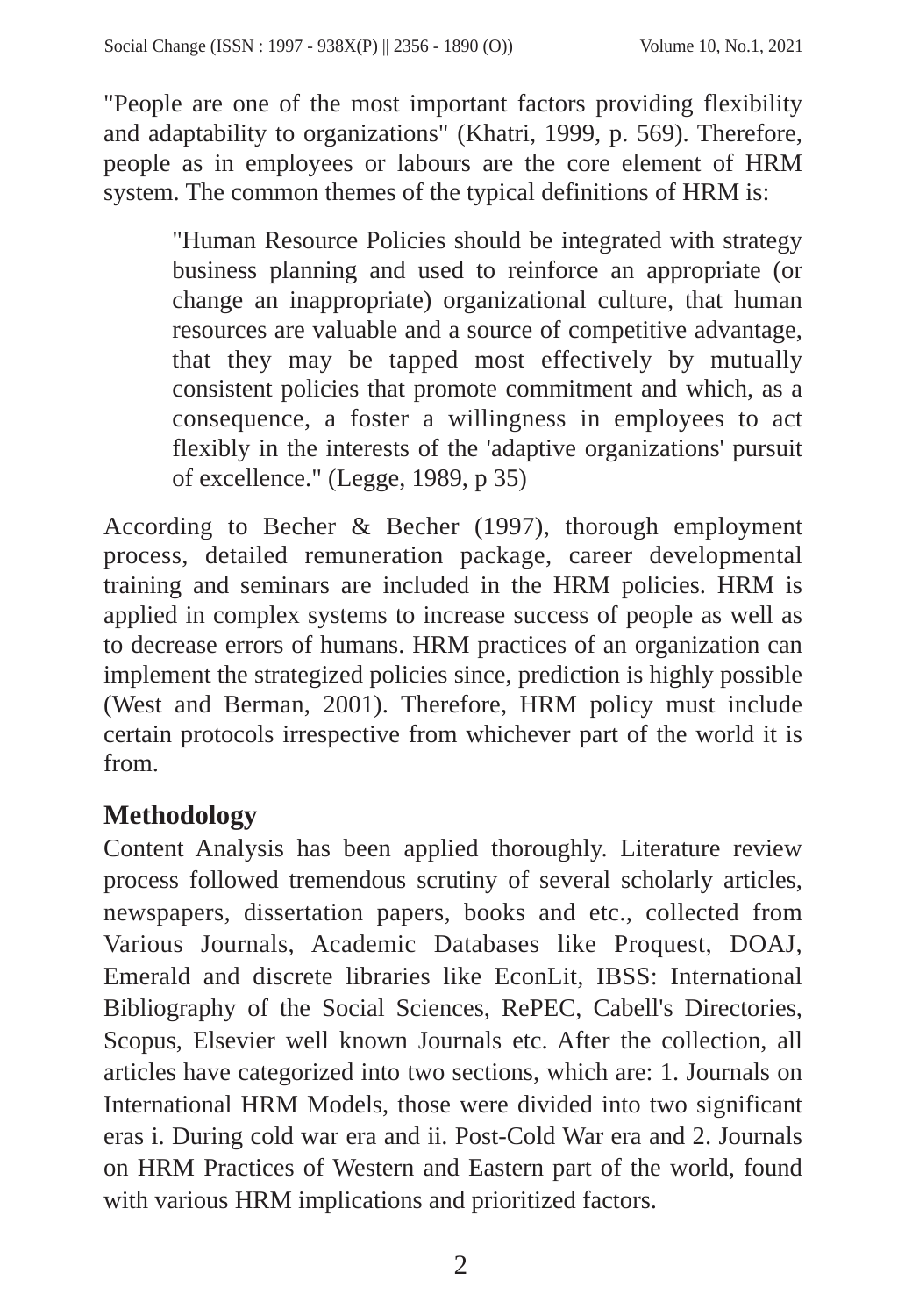

Figure 1: Methodology of the Research Study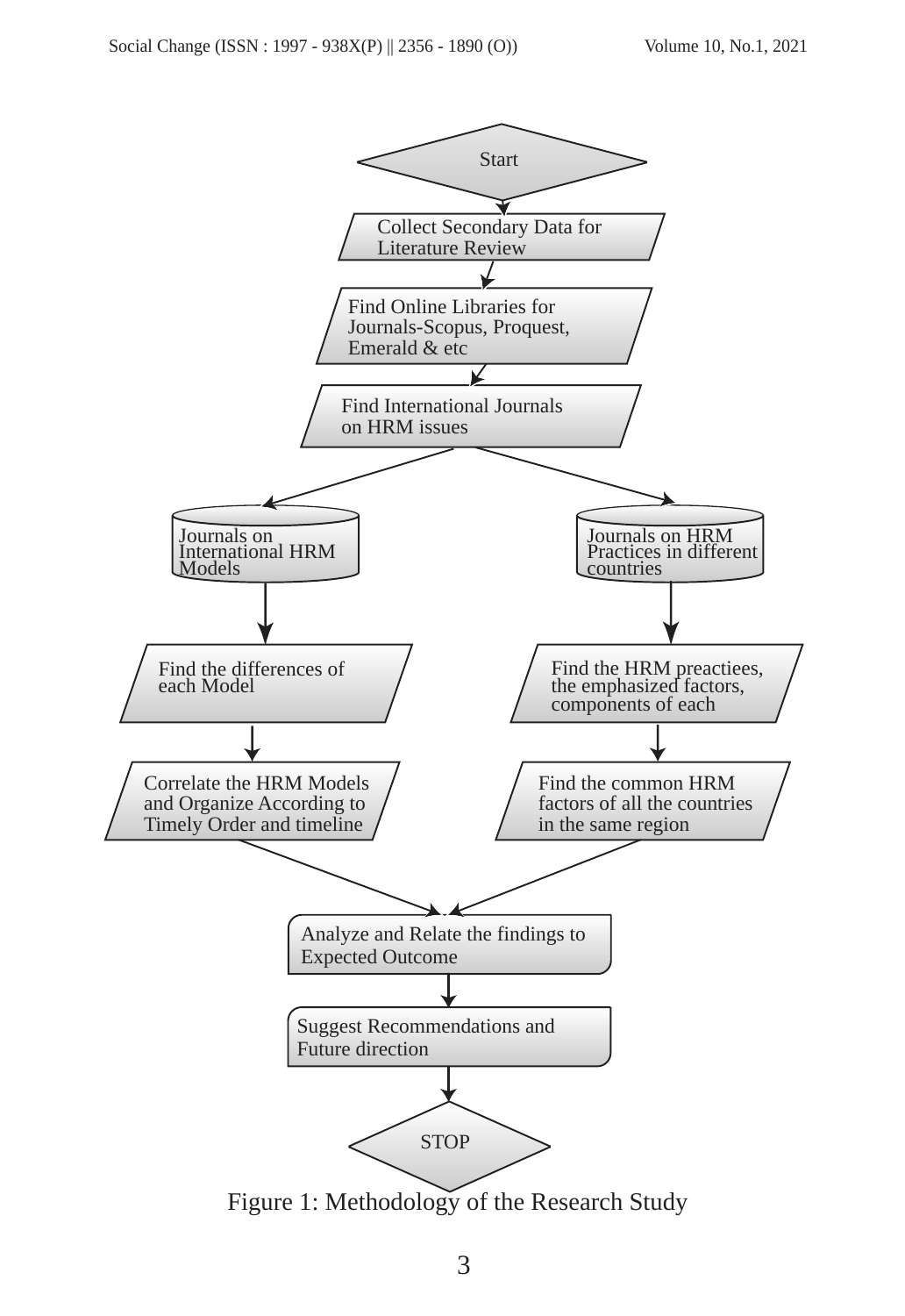## **Literature Review : Content Analysis**

At different times, researchers, practitioners around the world have discovered, developed, analyzed, proposed and articulated concepts about HRM concepts, models or frameworks. These various dimensional, uniquely designed and customized framework simulations have been assisting the HR practitioners of various organizations to administer the human resources commendably .

According to **Ehrhart and Chung-Herrera (2008)**, Strategic Human Resource Management (SHRM) is a significantly mapped bundle of HRP, Organizational culture and distinct business stratagems to achieve the organizational advancement. Different HRM models were invented, implemented and tested in different companies across the organizations in the world at different decades. It can be considered as 'different decades of HRM'. All these changes were lead by the above-mentioned factors and components. We can segregate the HRM eras into two categories mainly.1. 1980's to 1990's: Cold War Era and 2. 1990's to 2000's and afterwards: Post Cold War Era. **(Ehrhart and Chung-Herrera, 2008)**.



Figure 2: HRM Models and HRM Practices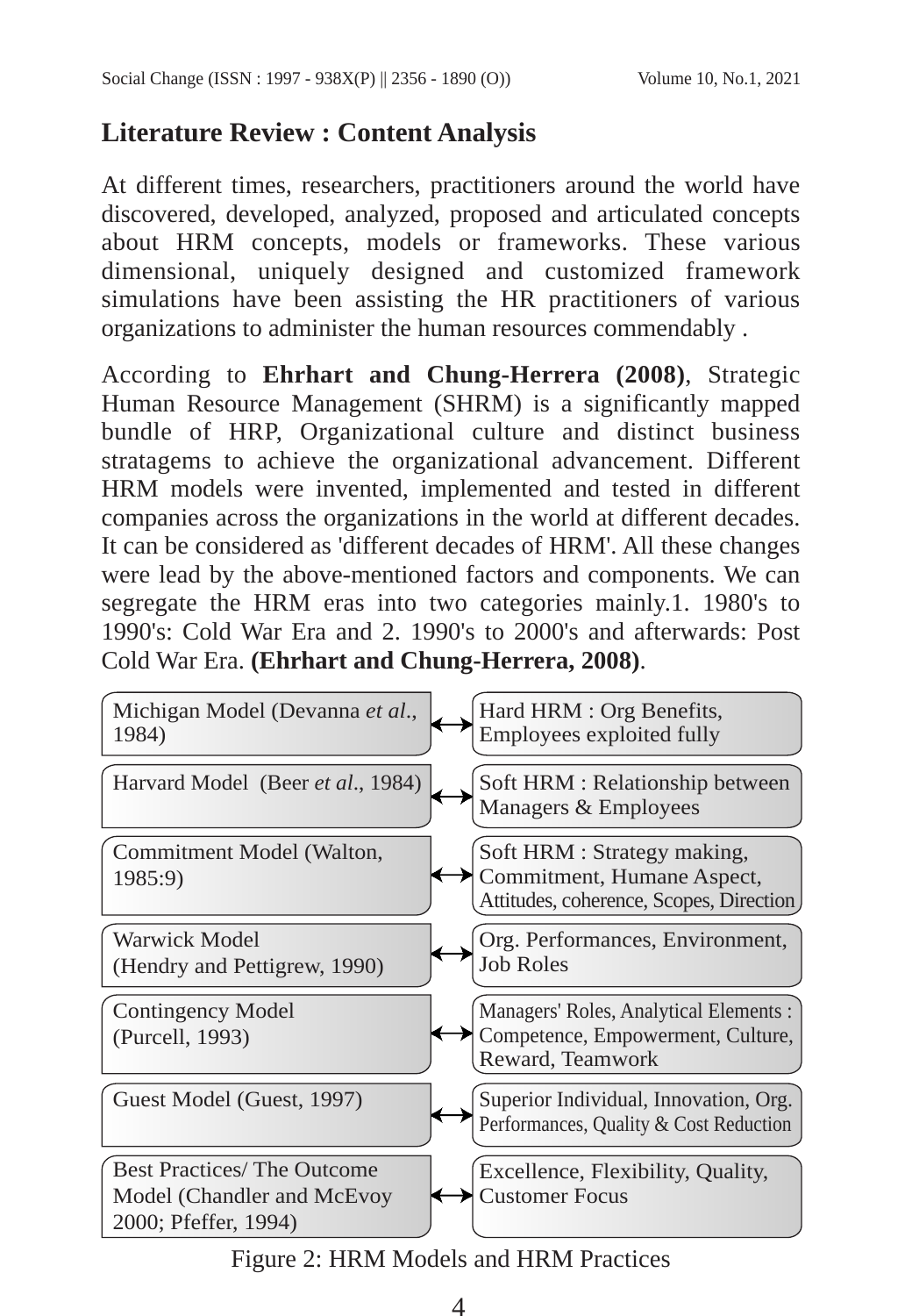## **Human Resources Management Practices in Asia**

As per Andalib et al., (2019) the Asian HRM practices have significantly discrete nature than the European HRM practices.

**Iran:** *Yeganeh & Su (2008)* have reviewed the HRM functions of the Iranian public sectors. They mentioned that staffing is marked by pervasiveness of networking, entitlement, compliance with Islamic/ revolutionary criteria and high job security; compensation is described by features such as fixed pay, ascription/seniority-based reward, and hierarchical pay structure but, training and development programs are found to be unplanned and spontaneous. Furthermore, performance appraisal function is mostly based on subjective behavioral manners. *(Yeganeh et al.,2008)*.

**Jordan:** HRM practices have got two folds according to *Aladwan, Bhanugopan & Fish (2014)*. The prelude fold is to estimate the concealed aspect structure of human resource management practices scales, and then to assess the kind of HRM practices in the Jordanian context. Authors have also identified some probable potentiality of advancing strategies and planned outcomes regarding HRM in Jordan.

**Japan:** The Japanese Style HRM model's transformation has made an impact of the HRM policies of Japan. Researchers named *Rose & Kumar (2007)* mentioned about the Japanese-style of human resource management (HRM) models or simulated frameworks are transferred to affiliates.

**China:** According to (Wang, 2011), Chinese HRM practices focus on their strategic goals by effectively managing and developing talents. Also chinese HRM policies are governed by an overwhelmingly strong and autocratic culture, traditions and values due to control an immense population but has got huge work stress and strict long working hours.

**Hongkong:** *Ngai, Law, Chan and Wat (2008)* have highlighted the insights of the prominence of the internet and online atmospheres in human resource management (HRM) models that assists and accelerates the HRM functions.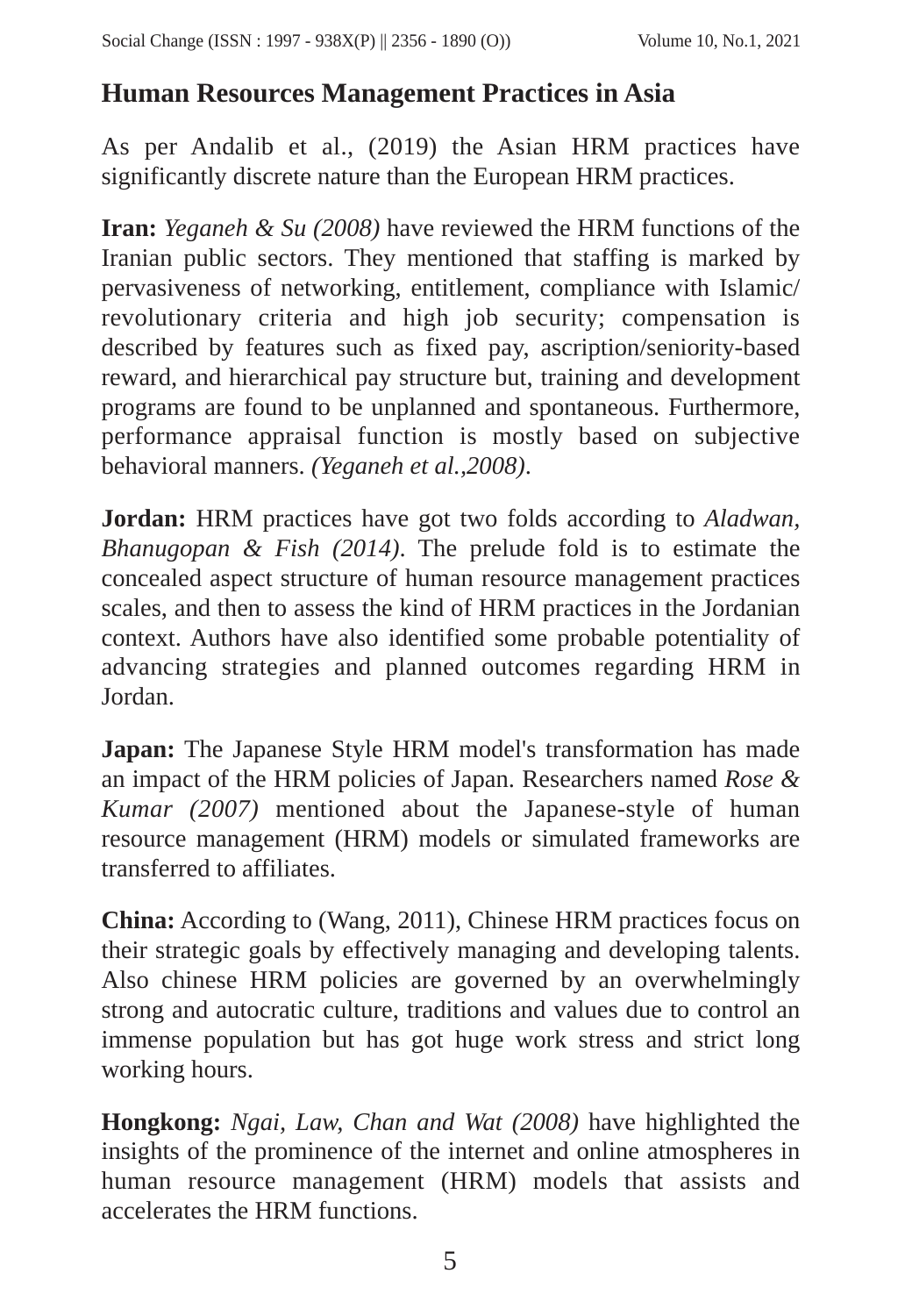**Vietnam:** According to *Bartram, Stanton & Thomas (2009)* the HRM policies of Vietnam companies are going through structural changes and challenges, where HRM practices are directed by stateowned enterprises (SOEs), few licensed private companies and few International joint-ventures (IJVs).

**Taiwan:** Human resource management (HRM) practices in Taiwan have gone through scrutiny by re-evaluating the restraints factors for globalization, inward and outward investment patterns, multinational companies (MNCs), indigenous cultures and institutions. The alterations and vital facets of HRM in South Korea and Taiwan are analyzed and compared by the authors *(Bae, Chen & Rowley 2011*), that examined the impacts on HRM policies- particularly employment security, extensive training, performance based pay and employee influence - and the role of a core-periphery model along with Time effects, country effects and the interaction between them are explored.

**India:** *Rao (2013)* identifies the role of national cultural dimensions of power distance, uncertainty-avoidance, in-group collectivism, and future-orientation on "best" HRM practices. In India, they have a strong focus on employee referrals (collectivist orientation), elaborate training and development (future orientation), developmental performance management (collectivist orientation), egalitarian practices (power-distance), and family friendly practices (collectivist orientation but also has got problems with work load, working hours.

**Sri lanka:** Values of work orientation (MVWO) are an element of national culture in predicting HRM policy-practice design choices in Srilanka. Twenty-six HRM design choices were clustered into four components: career and empowering system, performance-based reward system, generic functional perspective of job-person fit, and competence and rewards are the four HRM preferred practices in Srilanka *(Chandrakumara et al., 2004)*.

**Bangladesh:** According to *Absar, Nimalathasan & Mahmood (2012)*, the impact of human resource management (HRM) practices of manufacturing industries in Bangladesh the systematic and efficient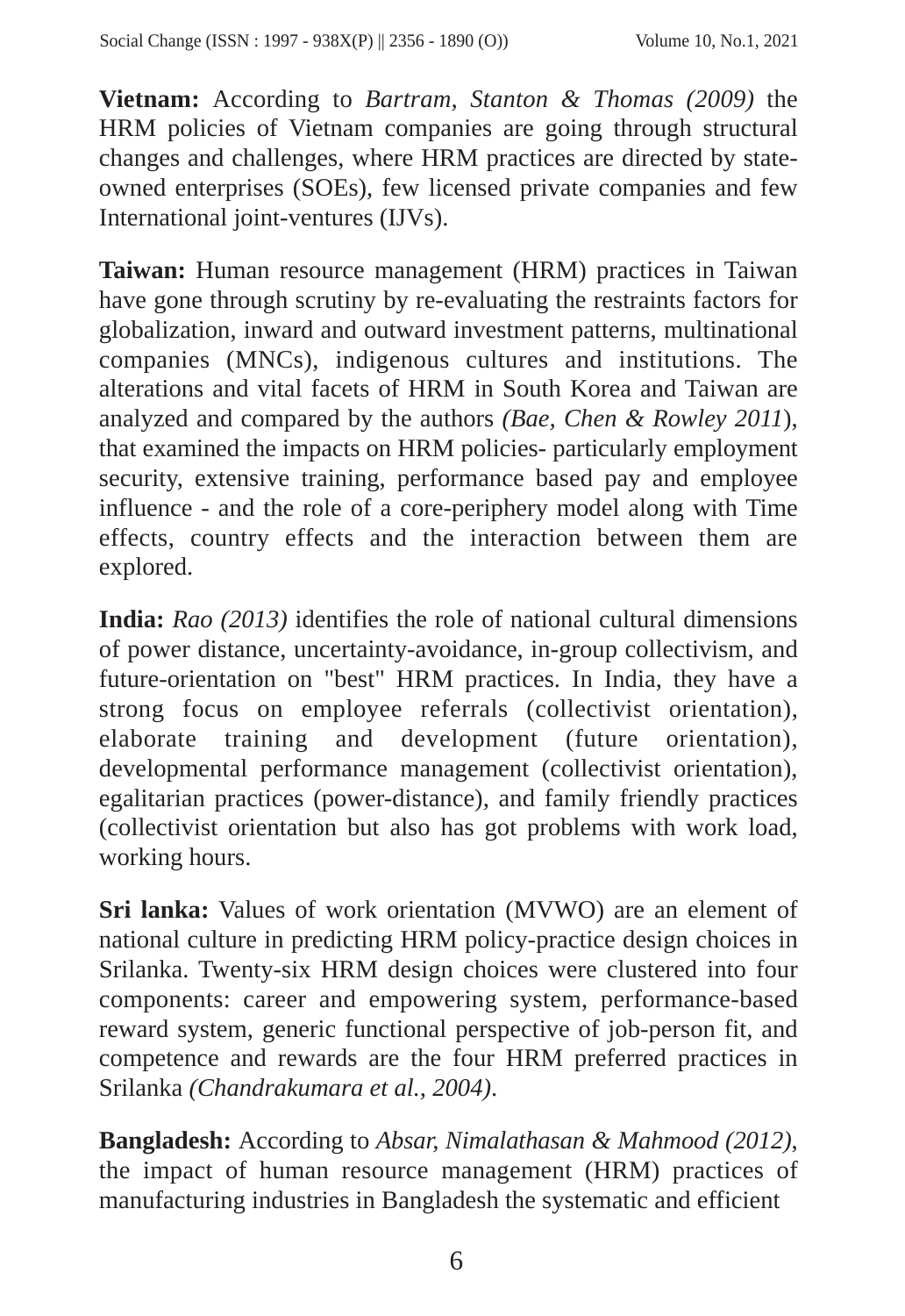HRM practices are quite missing which if included can achieve higher competitive advantages. Efficiency, equality, workspace, working hours, leadership role, pay structure has huge differences in the public and private organizations of Bangladesh public.

**Malaysia:** *Hasan (2010)* have talked about the HRM systems in the ISO certified companies of Malaysia, which are perceived to receive a moderate rating; because these companies are flourishing their career management policies, strategic contextual analysis and quality services. On the other side, the non-ISO certified SMEs are quite behind in the HRM practices in terms of career system or quality orientations. But, overall, Malaysian organizations' follow familyfriendly atmosphere. Andalib *et al.* (2020), explored the cenhancement of career developmental significances that can also create a separate entity by being part of HRM in the Malaysian context.

**Indonesia:** *Habir and Larasati (1999)* mentioned about three minicases to argue that human resource management in Indonesia is a complex process with both national and international influences where the cases suggest national conditions need not hinder the adoption of international best HRM practices focusing on participation, empowerment and incentives leading to competitive behavior.

#### **HRM Practices in Europe**

*Brewster & Bournois (1991)* and Andalib *et al*, (2015) discussed about the critiques and concepts of HRM practices of Europe and USA, where research data significantly reveals notable differences with that of Asia. Several discrete customized frameworks and models got established due to the customization and differences in requirement of the country several times *(Brewster et al, 1991*).

**Turkey:** As per *Aycan (2001)*, Turkey's economic situation has given a new direction to HRM practices, where it is given highest priority to maintain organizational effectiveness and competitiveness even though hindrances during applying any new system is quite huge. Researchers declared that the initial segment discusses the modes of emphasized environmental factors and the latter segment describes the organization of the key HR functions in Turkish corporations with some forecast.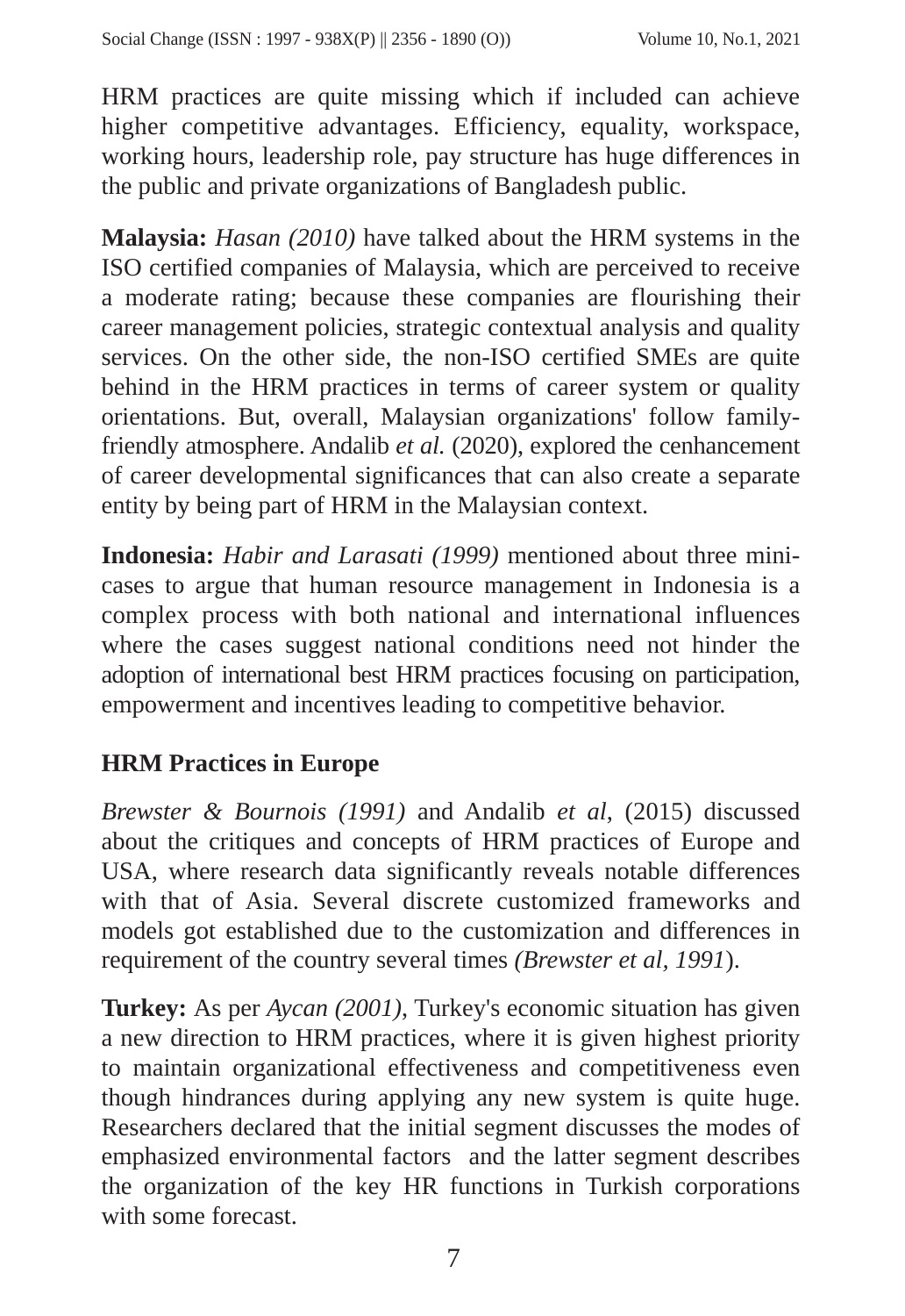**Ireland:** According to *Harney & Dundon (2006)*, the notion of a normative HRM model has been rather reactive than consistent and the emergent HRM related processes has been rather in manager legitimacy, control and jurisdictive reinforcements than flexible. Researchers revealed that acknowledging both the HRM factors, internal and external regarding HRM becomes crucial when too much heterogeneity is present in the local SMEs' *(Harney et al., 2006)*.

*"In Irish organizations several considerable changes regarding employee relations have been observed and witnessed since 1980s by several management commentators and analysts, some of which are precisely vague in nature also.* Employee relations management in Ireland has traditionally been associated with a strong collectivist, industrial relations emphasis." (*Gunnigle, 1992*).

According to Patrick (1992), In 1980s the change of employee relations have been an extended management approach where the particular issues of industrial conflicting conditions, structural changing patterns and employment structures in the Irish context are observed thoroughly.

**United Kingdom:** The HRM issues in the UK manufacturing sector are evaluated by line managers as the intensities of strategic mapping of human resource management (HRM) and elaboration of responsibility. *Budhwar (2000)* summarizes with the theoretical debates of HRM literature and empirical study results and also highpoints the "subject-matter experts" perspectives and logical factors. *Redman & Allen (1993)* states about HRM practices in North east England that personnel functioning is important in the organizations where roles and status play as important factors and also recommends that during requirement, the HRM consultants functions in a way enhances the functional capability as well as augments the organization's reputations.

**France:** In France, HRM is functioned by culture. *Brunstein (1992*) mentioned that in France, the company's sociocultural environment is influenced and affected by the Cartesian patterns of analytical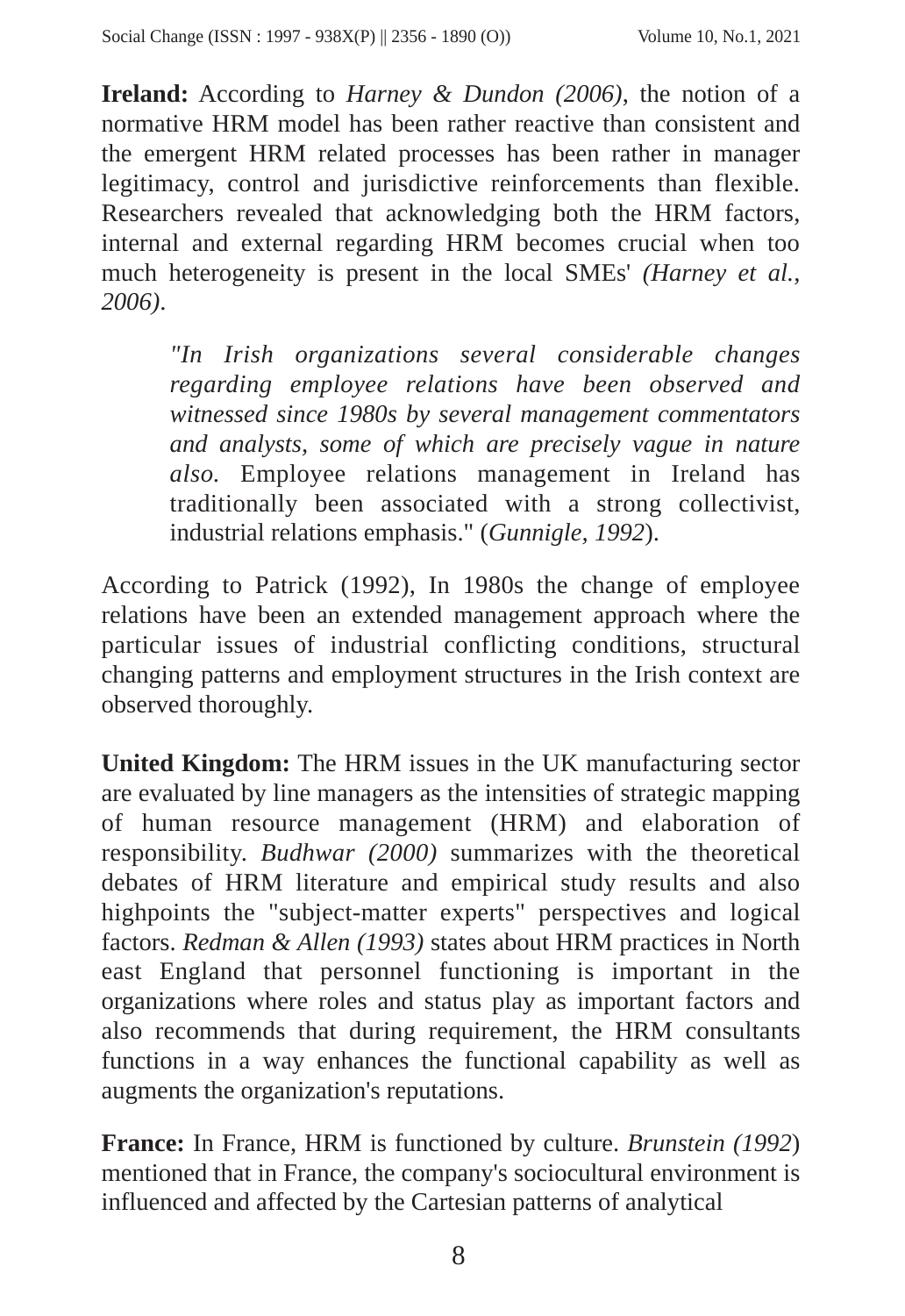thinking, the passion for anti-authoritarian individualism, and the reduction of disorder through legislation and bureaucracy, which is a continuous influential process that takes place through educational outlets, trade union and executives' status *(Brunstein, 1992*)

*Emphasis is put on the concept of ubiquity in HRM; it is at the intersection of all the other corporate functions and its role is shared with the line managers at the technical, relational and strategic level. Future perspectives, like the introduction of new technologies, may impose a new ethical dimension for HRM against the "gospel of efficiency"* (*Brunstein, 1992*)

**Estonian & Finland:** *Vanhala, Kaarelson & Alas (2006*) *mentioned about the divergence-convergence* debates of European human resource management (HRM), where continuous comparisons between Estonia and Finland based on HR strategies, policies, practices are always happening and matter of discussion among the Nordic and EU-15 countries .

**Croatia:** According to *Taylor, E & Walley. (2002)*, evolving HRM practices and applicability of western management models are key issues in Croatian HRM policies. A cross-matrix is designed with criterias named as sleepers, doers, thinkers, strivers or leaders depending on the employees' progress in the organizations; Nevertheless, the clash between the 'elder managers' and 'younger managers' also gets highlighted since the initial group try to keep the old traditional working system but the latter ones try to go with a progressive flow (*Taylor et al. 2002*).

**Denmark:** Danish human resource management policies are more focused to the theoretical framework and grounded on empirical research of Danish companies from 1989 to 1991. Danish organizations are shifting the HRM attitude by implementing new converged techno-human paradigm organization (*Bevort Pedersen & Sundbo, 1992*). However, this techno-human paradigm are incorporated with number of challenges also.

**Georgia:** HRM policies of Georgia are derived from the cultural base of North Ameriacan and Western Europian public sectors' orthodox HRM practices according to (*Common, 2011*). Therefore, researchers revealed that the conceptual position of the institutions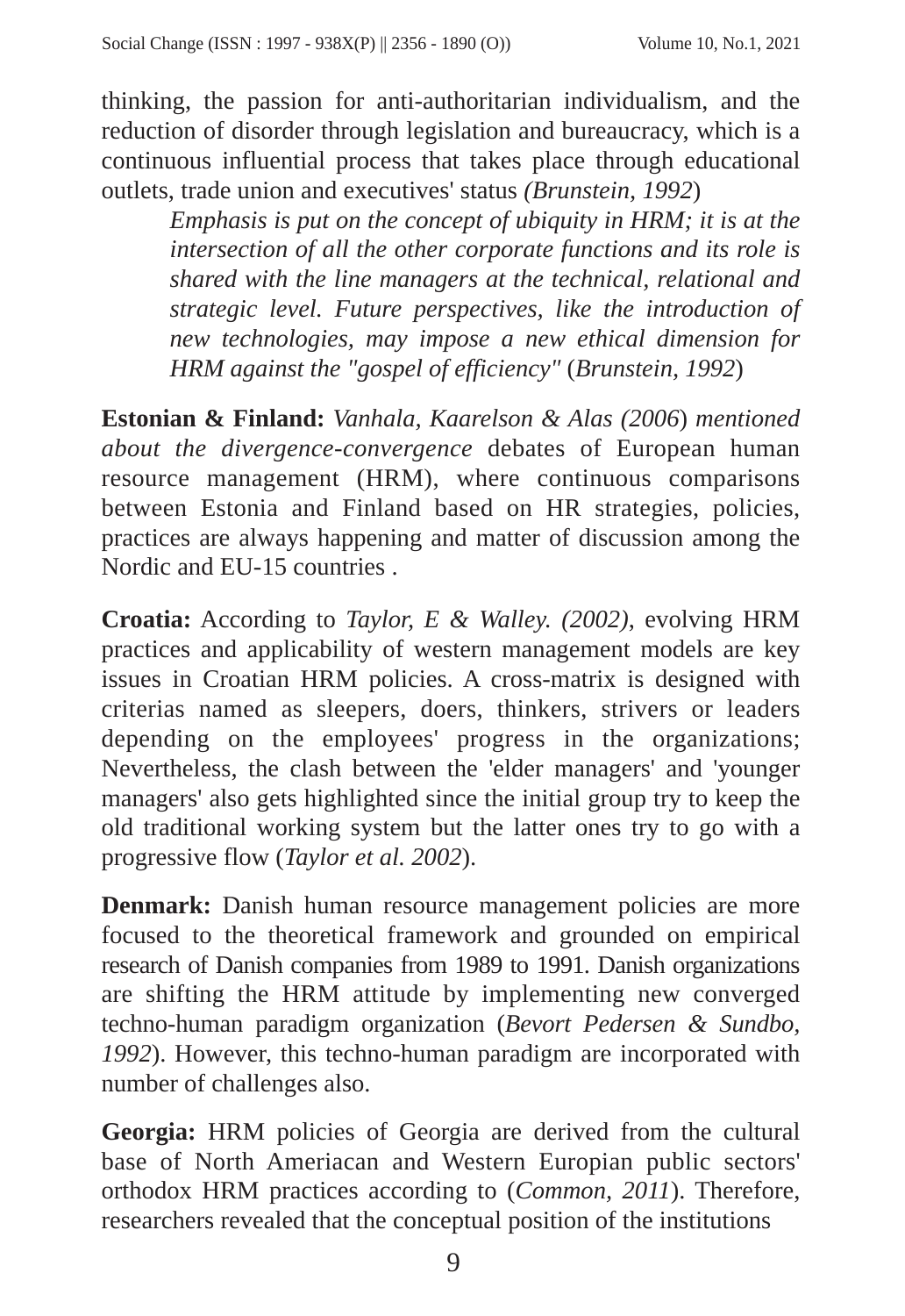and cultural contexts are highly required for any sort of change in the HRM reform.

**Austria:** *Mayrhofer (1995)*, highlighted the HRM practices of Austria with prospective forthcoming advances for which he developed a frame to analyze Austrian HRM, concentrating on the governing atmosphere where impactful factors are geo-politics and economy . Therefore, the researcher uses the pragmatic data from the report of the Cranfield Network on European HRM (CRANET-E) to identify the characteristics of HRM functions of Austria, which are future developments, theory and practices.

**Czech Republic:** *Mills (1998)* encompasses the human resource management in the Czech Republic, where stakeholders, organization environment and government regulations are prioritized in the HRM theorizes, while developing the model. Furthermore, linking those with historical and cultural context by bringing forecasted corporate governance under the same umbrella reveals the detailed process.

**Greece:** *Panayotopoulou, Vakola & Galanaki (2007)* mentioned that the Greek firms use the internet and technology to properly function HR's roles. Due to the downfall of Greek economy, Greek enterprises are struggling enormously with HRM issues and have mostly neglected the human resources' well-being or rights or benefits (Kufidu and Vouzas, 1998; Papalexandris, 1993; Kanellopoulos, 1990). In last 15 years, Greek industrial organizations and its conditions are scrutinized by the academicians and managers in the organizations have started keeping a separate HRM function or unit as a very recent phenomenon (Ball, 1992; Vouzas, 2004; Kufidu and Vouzas, 1998; Papalexandris, 1993; Kanellopoulos, 1990; *Vouzas, 2006*)

**Hungary:** *Richbell & Vitai (2010)* postulates a unique depiction of human resource management (HRM) activities in the SMEs in Hungary, while exploring the functions of the organizations based on their size and performance.

# **Found Gaps between HRM policies of Asia and Europe:**

The HRM practices implemented in the technology companies of Asia and Europe have revealed the factors they are emphasizing as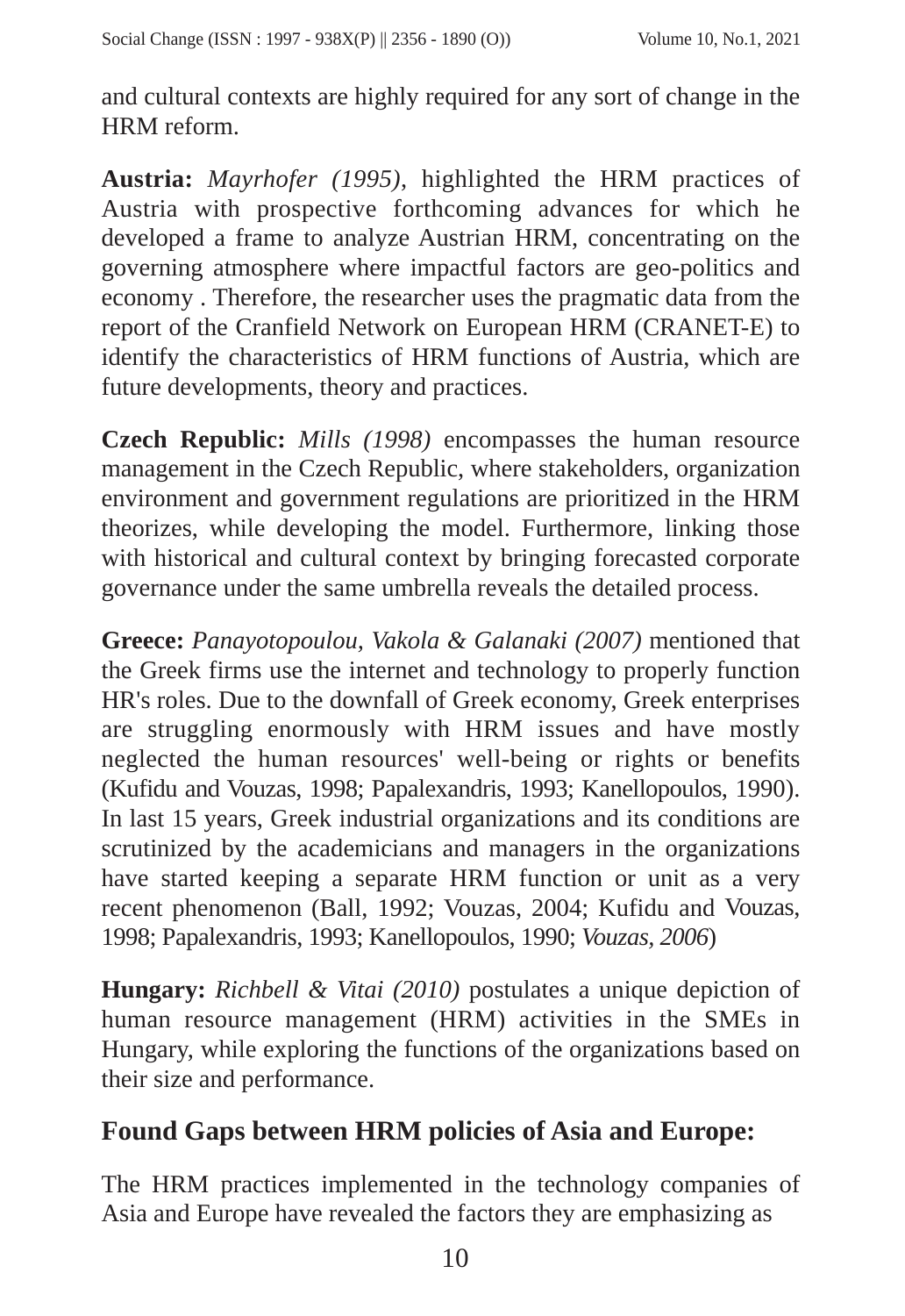well the ideas of the HRM models that they are following in their HRM Policies. It has been found that factors that Asia is giving importance are different that the factors given importance in Europe. Therefore, significantly there are some gaps addressed in these two zones' HRM policies.



Figure 3: Factors in HRM policies of East and West

|  |  |  |  |  |  | <b>Table 1: Factorial Matrix of Asia vs Europe cases</b> |
|--|--|--|--|--|--|----------------------------------------------------------|
|--|--|--|--|--|--|----------------------------------------------------------|

| Case &<br>Country                        | <b>Continent</b> | <b>Emphasized Factors</b>                                                                                                                                                                                                                                                             | <b>Relevance to</b><br>employees'<br>well-being |
|------------------------------------------|------------------|---------------------------------------------------------------------------------------------------------------------------------------------------------------------------------------------------------------------------------------------------------------------------------------|-------------------------------------------------|
| Iran -<br>Jordan                         | Western<br>Asia  | Fixed pay, seniority based<br>reward and promotion,<br>subjective appraisal, cultural<br>and traditional norms, high<br>job-security, family-friendly<br>environment, strategy<br>formulation, religious<br>implementation in the<br>organizational policies,<br>subjective appraisal | "strong"                                        |
| Japan,<br>China,<br>Hongkong,<br>Vietnam | Eastern<br>Asia  | Leadership, management<br>protocols, online support system,<br>online usage, traditional<br>governance, talent pool<br>development, highly extensive<br>training                                                                                                                      | "weak"                                          |
| India-<br>Srilanka-<br>Bangladesh        | South Asia       | Elaborate training, qualification<br>and skill-set, family-friendly<br>environment, government<br>guidelines, empowerment,                                                                                                                                                            | "strong"                                        |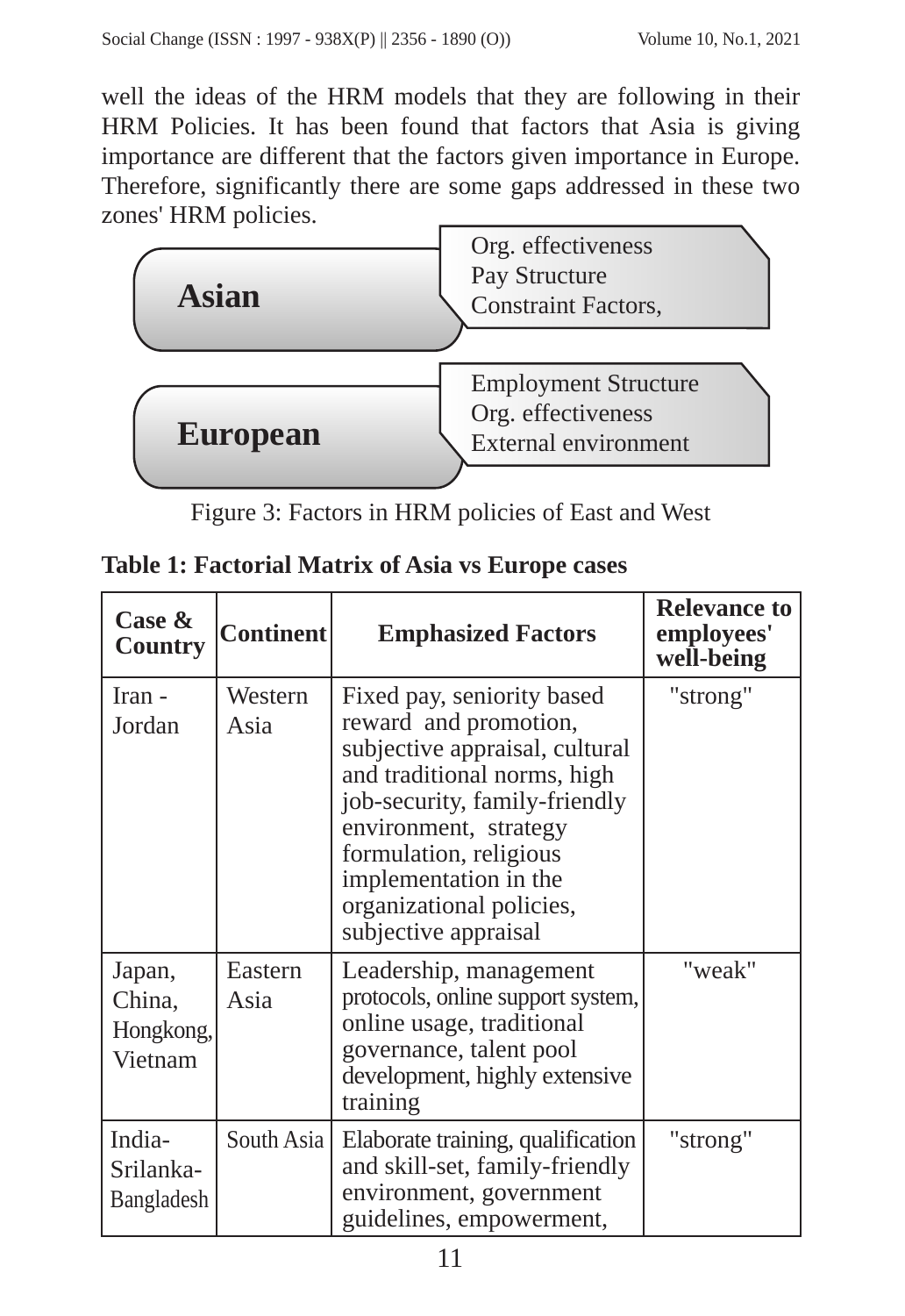|                                                       |                                | career management labour unuon                                                                                                                                    |          |
|-------------------------------------------------------|--------------------------------|-------------------------------------------------------------------------------------------------------------------------------------------------------------------|----------|
| Taiwan-<br>Malaysia-<br>Indonesia                     | South East<br>Asia             | Empowerment, leadership,<br>competitive behavior, cultural<br>context, career enhancement,<br>employee security, extensive<br>training, performance-based pay     | "hybrid" |
| Ireland-<br>UK-<br>France-<br>Denmark                 | Western<br>Europe              | New technologies, trade union,<br>education system, employees'<br>perspectives, convergence,<br>control,                                                          | "hybrid" |
| Estonia-<br>Finland                                   | Northern<br>Europe             | Strategies and plans as per<br>employees' perspectives                                                                                                            | "strong" |
| Austria-<br>Croatia-<br>Czech<br>Republic-<br>Hungary | Central<br>Europe              | Organization size, performance,<br>government regulations,<br>stakeholders, cultural<br>environment, geo-politics,<br>economic influences,<br>employees' mindsets | "weak"   |
| Greece-<br>Georgia-<br>Turkey                         | Southern<br>Eastern-<br>Europe | Leadership, culture, socio<br>norms                                                                                                                               | "weak"   |

## **Future Directions**

The components that put positive changes and inspire for enlightened pathways but are missing in the HRM practices of certain portion of the world can be included in their existing HRM practices for a better outcome. The HRM policies of some countries in Asia showed that even though most of the companies have HRM policies, human rights components specially some major protocols of ILO and UDHR seem to be absent there in some HRM policies. Therefore, These Zones can include HRS here to improve their HRM policies. On the other hand, most of the companies in USA, Canada and Europe have HRM policies that are implemented strictly, some along with HRS protocols but the working atmosphere is not quite relaxed or flexible therefore, they need to include some family-friendly atmosphere component in their HRM policies. As per Andalib (2018), HRM framework needs to have all the required components to address almost all the functions properly under the same platform.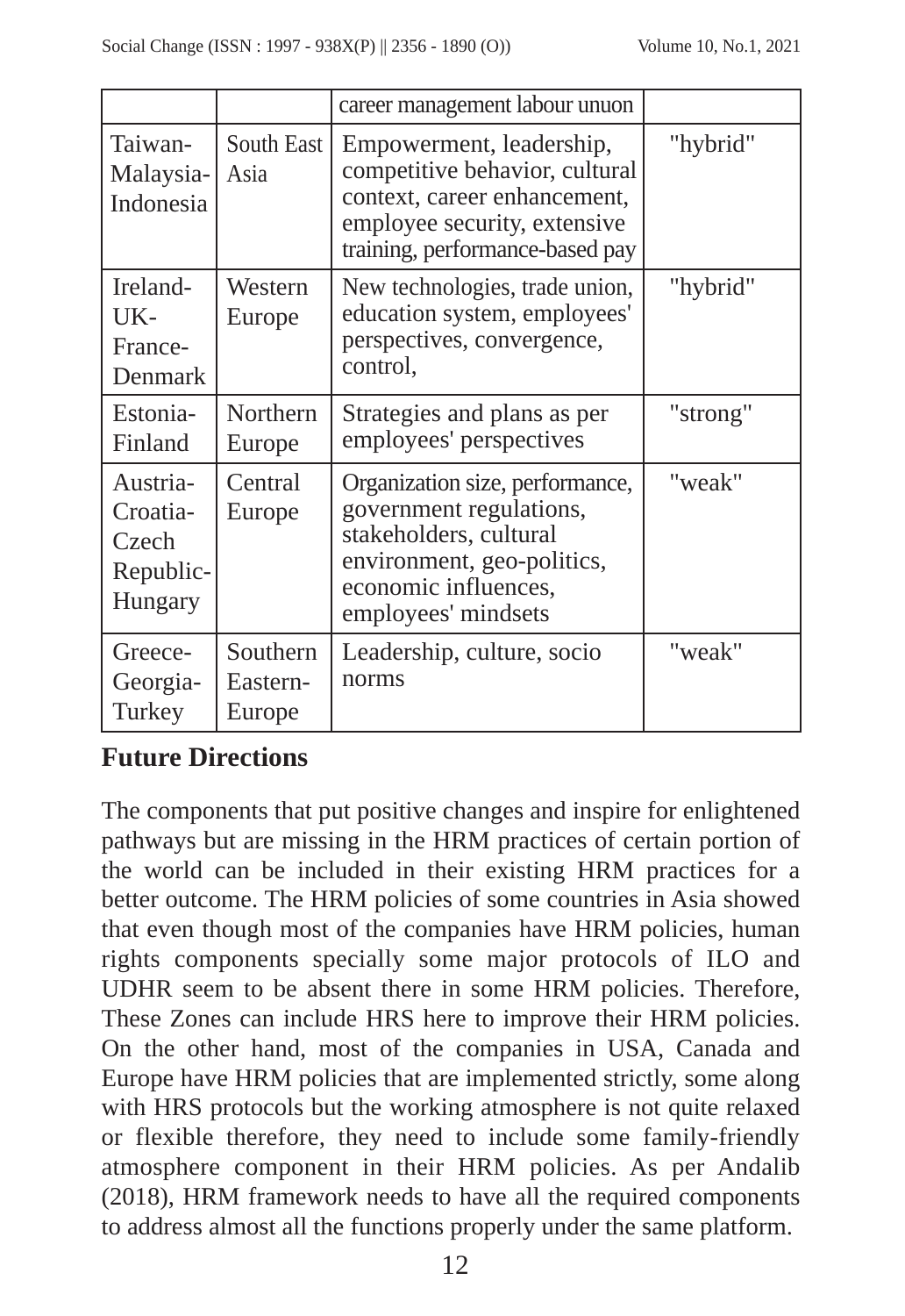

Figure 4: Inclusion of components in the regional HRM policies

Therefore, from the above figure, we find that in the major areas trend of HRM Policies are distinct. In different regions of the world, different factors or components of HRM are given importance. American, European HRM Practices focus more on employee benefits, health and well-being besides open labour management issues.

Asia's HRM Policies are quite diversified, where employees' qualifications, skill-set, qualifications, competitiveness, empowerment, training, egalitarian practices, family -friendly atmosphere, cultural alignments, higher job-security and critical leadership roles are emphasized more. European HRM Policies focus more on managers' roles, high performance benefits, legitimacy, control, heterogeneity, techno human paradigm, longitudinal perspectives, culture, high incentives, firm performances and corporate governance. All these facts can be measured as the base of HRM and can lead towards a standardized model of HRM that can be followed everywhere universally.

# **Conclusion**

The overall study of this paper mainly summits about the diverse factors related to HRM policies practiced in distinct countries of Asia and Europe by inspiring the innovations of dynamic and distinct versions of HRM models or framework simulations. In this study, HRM factors that affect HRM policies are found and discussed and the Models that are based on these factors are also observed and analyzed. Study shows that each countries' HRM practices emphasize on certain factors based on local culture, social norms and values, economic conditions, political state, demographic environment along with requirement of each organization. Furtheremore, the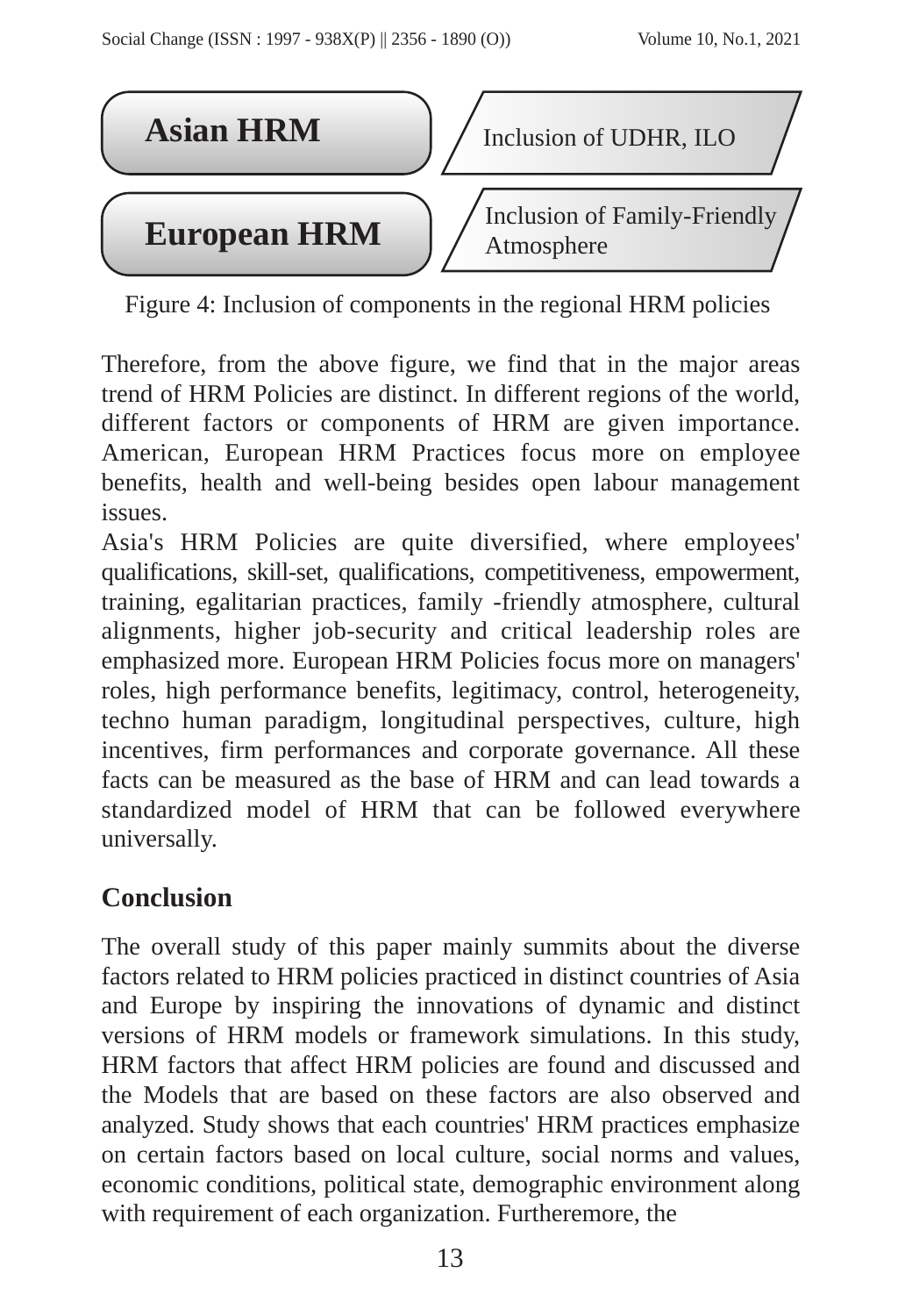organization's behavioural attributes and employees' well-being conditions based on these factors are disclosed through this scrutiny as well. Nevertheless, from this paper we can suggest that if the left out factors from each zone are included in their own HRM policies then a positive change can occur in both of the Zones. In the European companies we can find inclusion and implementations of UDHR, ILO issues in the HRM Policies more along with managers roles in blending the organization's needs and employee needs by keeping the company as a 'high performance' company; whereas, the Asian companies do not implement UDHR, ILO issues in their HRM policies that much but has got more flexible working environment with 'high competitiveness' and empowerment at the same time. Andalib and Halim (2020) discussed about the conceptual HRM frameworks that eventually can be modified and enhanced with more specific necessary factors besides where, Andalib et. Al (2014)'s mentioned processes can be inserted to make a single HRM platform for a fruitful outcome.

#### **References**

Absar, N., B. Nimalathasan and M. Mahmood, (2012). HRM-market performance relationship: Evidence from Bangladeshi organizations. South Asian J. Global Business, Res., 1: 238-255

Aladwan, K., R. Bhanugopan and A. Fish, (2014). Human resource management practices among frontline employees in the Jordanian organizations: Navigating through the crossroads of change and challenge. Int. J. Commerce Manage., 24: 6-24.

Andalib, T. W, Darun M. R (2018), An HRM Framework for Manufacturing Companies of Bangladesh Mapping Employee Rights' Protocols and Grievance Management System, Indian Journal of Science and Technology 11 (17), 1-13

Andalib, T. W, Darun M. R. and Azizan, N. A (2019), East Asian Trends of Human Resources Management : Theories and Practices, International Journal of Human Resources Development and Management 19 (2)

Andalib, T. W (2018), A study on convergence of international employee rights within human resources management practices in Bangladesh (Doctoral Dissertation)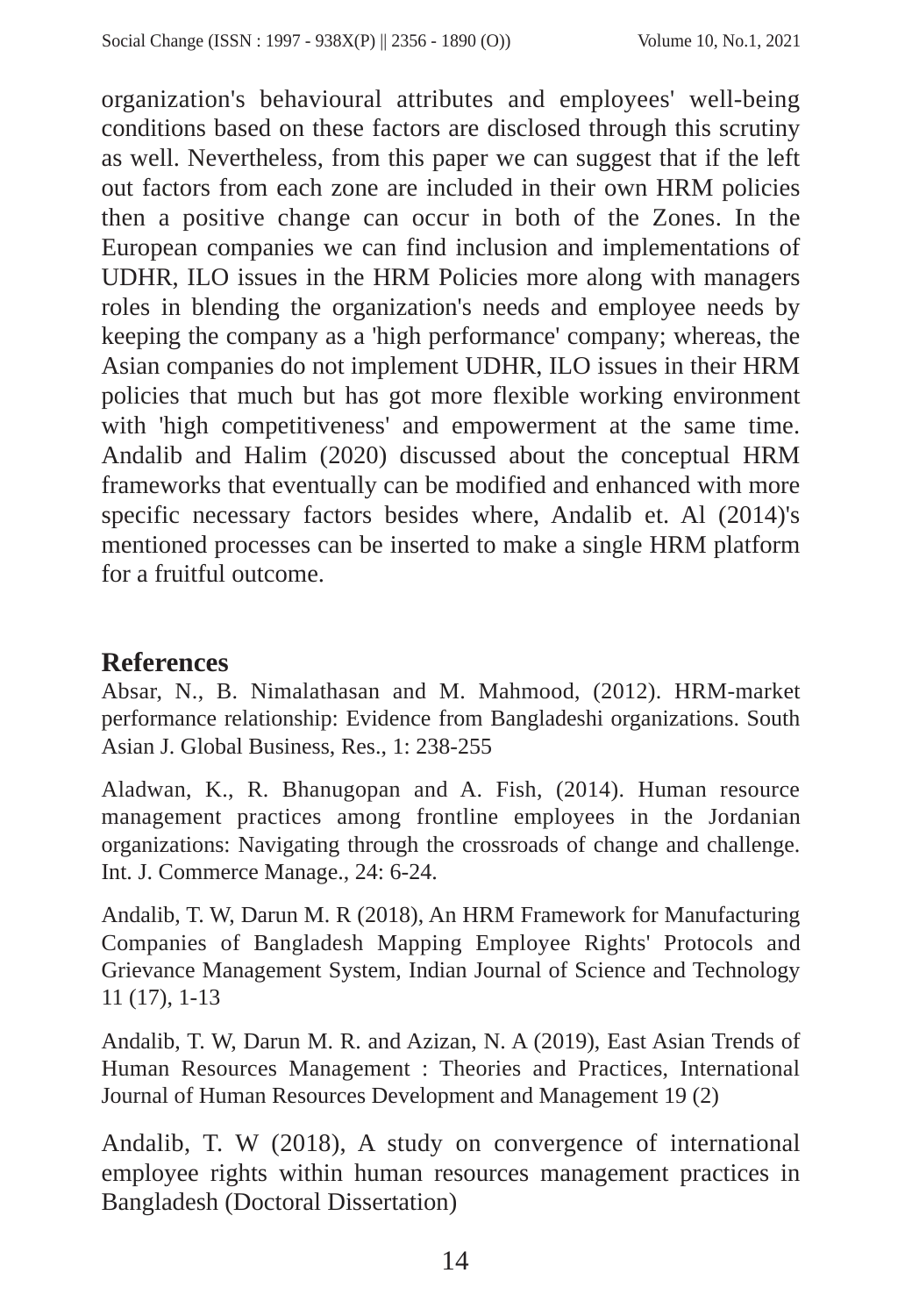Andalib, T. W, Darun M. R. and Azizan, N. A (2015), Western Trends of Human Resources Management:Theories and Practices, International Journal of Industrial Management (IJIM) 1 (ISSN 2289-9286), 1, 1-9

Andalib, T. W, Darun M. R. and Azizan, N. A (2014), A process of developing an HRM framework based on qualitative study in Technology companies in Bangladesh and Malaysia, International Journal of Research in Business and Social Science (2147-4478), 3, 2, 148-163

Andalib, T. W, Darun M. R. and Halim, H. A (2019), Case Matrices and Connections of Entrepreneurial Career Management Module, International Journal of Entrepreneurship 23 (3), 10

Andalib, T. W, and Halim, H. A (2020), A Conceptual Model to Resolve Frustration of Employees in the SMEs of Bangladesh, Indian Journal of Science and Technology 13 (9), 1015-1026

Aycan, Z., (2001). Human resource management in Turkey: Current issues and future challenges. Int. J. Manpower, 22: 252-260.

Azolukwam, V.A. and S.J. Perkins, (2009). Managerial perspectives on HRM in Nigeria: evolving hybridization? Cross Cult. Manage.: Int. J., 16: 62-82.

Bae, J., S.J. Chen and C. Rowley, (2011). From a paternalistic model towards what? HRM trends in Korea and Taiwan. Personnel Rev., 40: 700-722

Bartram, T., P. Stanton and K. Thomas, (2009). Good morning Vietnam: New challenges for HRM. Manage. Res. News, 32: 891-904

Becher, B. and H. Becher, (1997). Mineheads. MIT Press, Cambridge, MA.

Beer, M., B. Spector, P.R. Lawrence, D.Q. Mills and R.E. Walton, (1984). A Conceptual View of HRM. In: Managing Human Assets, Beer, M., B. Spector, P.R. Lawrence, D.Q. Mills and R.E. Walton (Eds.). Chapter 2, Free Press, New York, ISBN-13: 9780029023907, pp: 15-38.

Bevort, F., J.S. Pedersen and J. Sundbo, (1992). Human resource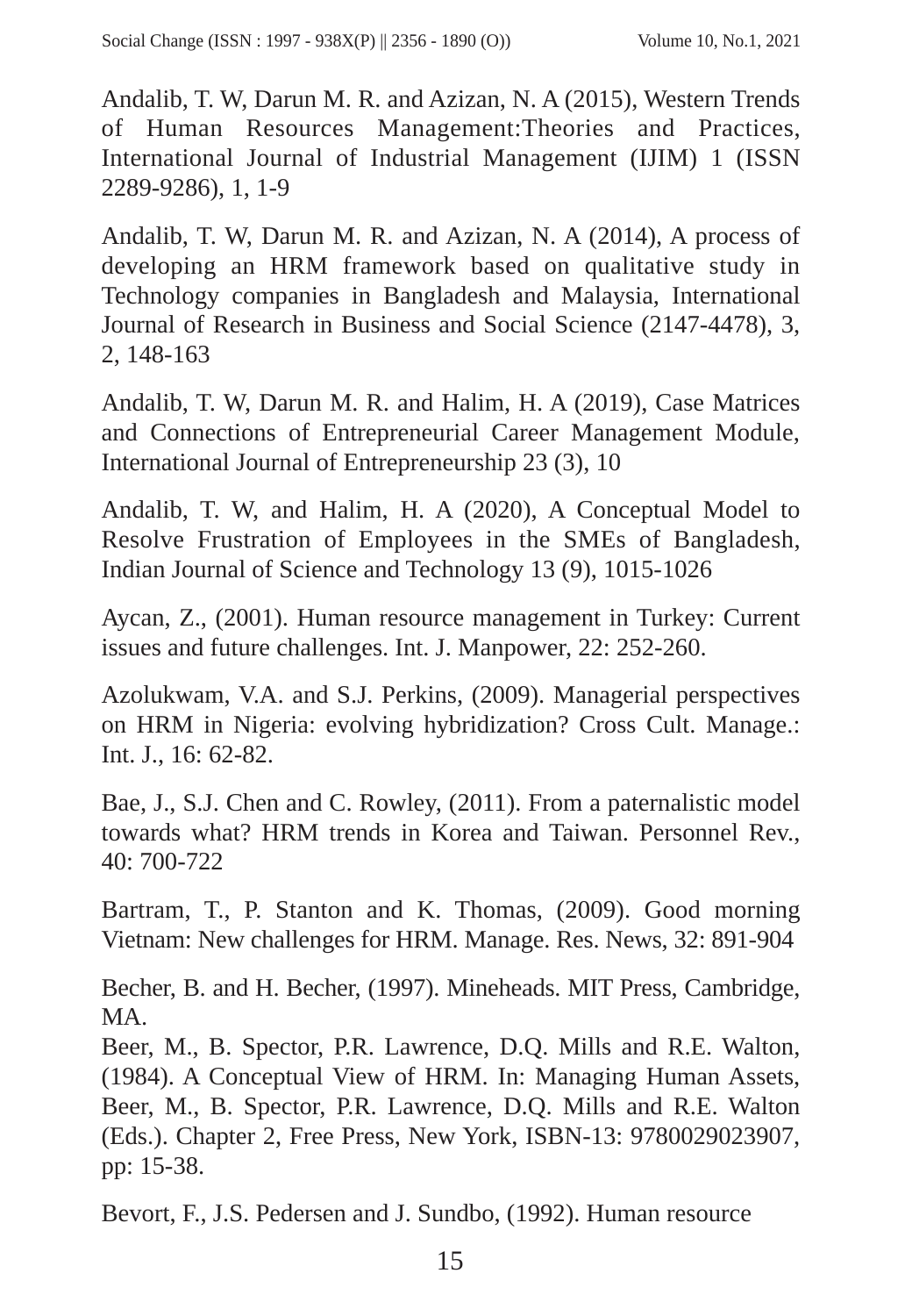management in Denmark. Employee Relat., 14: 6-20.

Brewster, C. and F. Bournois, (1991). Human resource management: A European perspective. Personnel Rev., 20: 4-13.

Brunstein, I., (1992). Human resource management in France. Employee Relat., 14: 53-70.

Budhwar, P.S., (2000). Evaluating levels of strategic integration and devolvement of human resource management in the UK. Personnel Rev., 29: 141-157.

Chandler, G.N. and G.M. McEvoy, (2000). Human resource management, TQM and firm performance in small and medium-size enterprises. Entrepreneurship: Theory Pract., 25: 43-57.

Chandrakumara, A. and P. Sparrow, (2004). Work orientation as an element of national culture and its impact on HRM policy-practice design choices: Lessons from Sri Lanka. Int. J. Manpower, 25: 564- 589.

Common, R., (2011). International trends in HRM in the public sector: Reform attempts in the republic of Georgia. Int. J. Public Sector Manage., 24: 421-434.

Devanna, M.A., C.J. Fombrun and N.M. Tichy, (1984). A Framework for Strategic Human Resource Management. In: Strategic Human Resource Management, Fombrun, C.J., M.M. Tichy and M.A. Devanna (Eds.). John Wiley, New York.

Ehrhart, K.H. and B.G. Chung-Herrera, (2008). HRM at your service: Developing effective HRM systems in the context of Eservice. Organiz. Dyn., 37: 75-85.

Guest, D.E., (1997). Human resource management and performance: A review and research agenda. Int. J. Hum. Resour. Manage., 8: 263-276.

Gunnigle, P., (1992). Changing management approaches to employee relations in Ireland. Employee Relat., 14: 17-32.

Habir, A.D. and A.B. Larasati, (1999). Human resource management as competitive advantage in the new millennium: An Indonesian perspective. Int. J. Manpower, 20: 548-563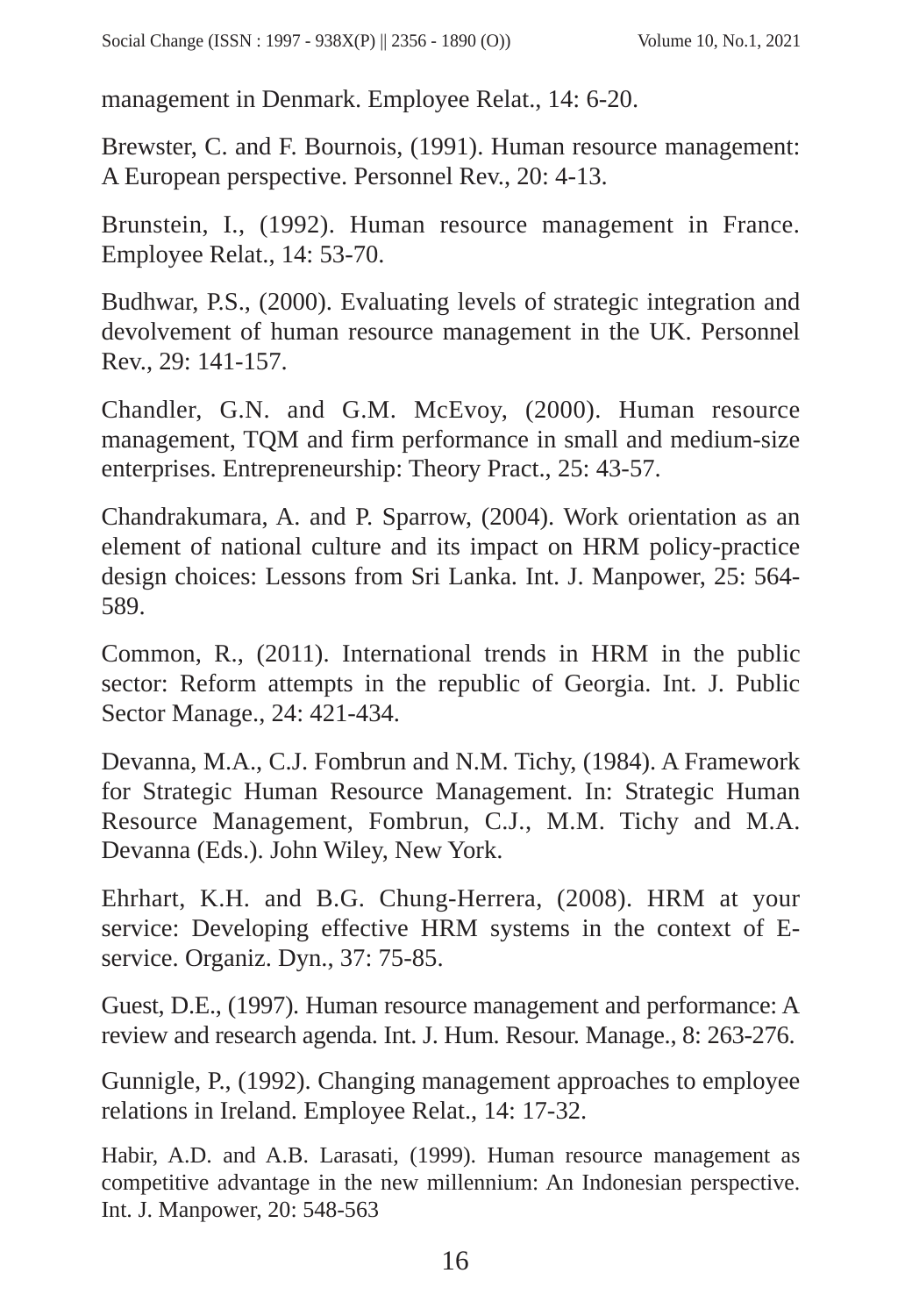Harney, B. and T. Dundon, (2006). An Emergent Theory of HRM: A Theoretical and Empirical Exploration of Determinants of HRM Among Irish Small- to Medium-sized Enterprises (SME). In: Advances in Industrial and Labor Relations, Lewin, D. and B.E. Kaufman (Eds.). Volume 15, Emerald Group Publishing Ltd., Ireland, pp: 103-153.

Hassan, A., (2010). Linking quality assurance to human resource management: A study of SMEs in Malaysia. Int. J. Qual. Reliability. Management, 27: 641-657

Hendry, C. and A. Pettigrew, (1990). Human resource management: An agenda for the 1990s. Int. J. Hum. Resour. Manage., 1: 17-43.

Khan, M.M. and M.S. Islam, (2014). Public sector leadership development in Bangladesh: Present state and future prospect. Int. J. Leadership Public Serv., 10: 17-30

Khatri, N.,(1999). Emerging issues in strategic HRM in Singapore. Int. J. Manpower, 20: 516-529.

Kufidu, S., & Vouzas, F. (1998). Human resource aspects of quality management: evidence from MNEs operating in Greece. International Journal of Human Resource Management, 9(5), 818-830.

Legge, K., (1989). Information technology: Personnel management's lost opportunity? Personnel Rev., 18: p 2-61.

Mathew, M. and H.C. Jain, (2008). International human resource management in the Indian information technology sector: A comparison of Indian MNCs and affiliates of foreign MNCs in India. Adv. Int. Manage., 21: 267-297

Mayrhofer, W., (1995). Human resource management in Austria. Employee Relat., 17: 8-30.

Mills, A., (1998). Contextual influences on human resource management in the Czech Republic. Personnel Rev., 27: 177-199.

Ngai, E.W.T., C.C.H. Law, S.C.H. Chan and F.K.T. Wat, (2008). Importance of the internet to human resource practitioners in Hong Kong. Personnel Rev., 37: 66-84

Panayotopoulou, L., M. Vakola and E. Galanaki, (2007). E-HR adoption and the role of HRM: evidence from Greece. Personnel Rev., 36: 277-294.

Pfeffer, J., (1994). Competitive Advantage through People: Unleashing the Power of the Work Force. 5th Edn., Harvard Business School Press, Boston, MA., USA., ISBN-13: 9780875844138, Pages: 281